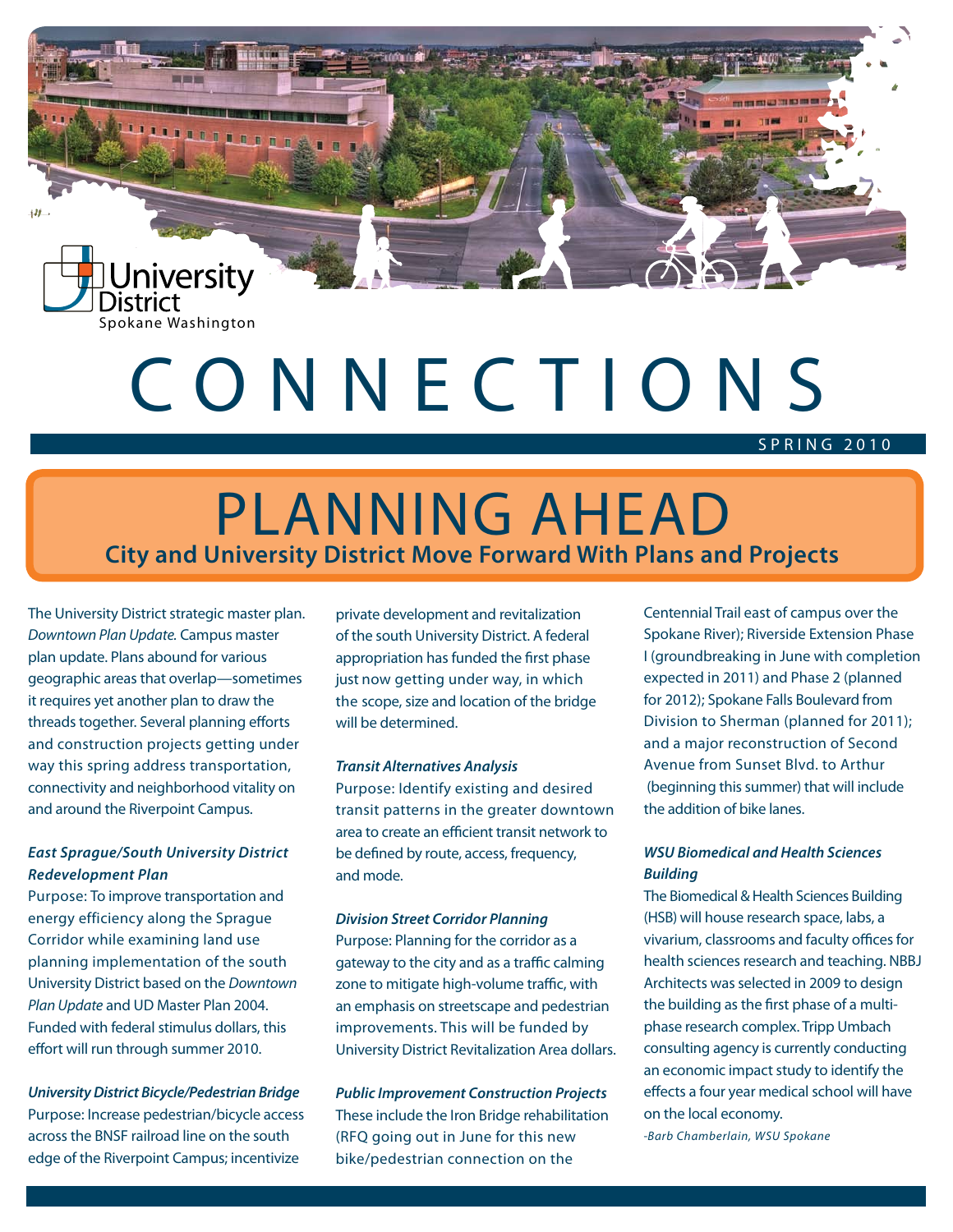

### **RIVERSIDE EXTENSION UPDATE**

# A Board is Born University District Development Association Formalizes

After a public call for applications, a University District Advisory Council selection committee chose the 14 members of the University District Development Association (UDDA) Board of Directors. The new Board worked to secure a legal status as a 501 c 3 tax exempt nonprofit organization, and quickly formed bylaws and policies that enable it to represent University District (UD) interests, prioritize UD projects, and create development opportunities within the UD.

The UDDA Board of Directors was formed to represent a strong cross section of the existing entities and individuals within the UD: the Mayor of Spokane, City of Spokane staff, the universities, as well as businesses and local property owners. The Board also draws from local experts in transportation, land use law, economic development, and commercial real estate. Combined, the Board is well positioned to ensure momentum and development in the district.

The UD began years ago as an initiative to promote economic development through higher education collaboration on the outskirts of downtown Spokane. From the beginning it functioned as a strong grassroots campaign involving local property owners and university representatives. That group helped create the 2004 Strategic Master Plan and laid out a vision for the future of the UD; a live/learn/work/play confluence of innovation, discovery, entrepreneurship, scholarship, and neighborhood development that provides and ongoing stream of economic growth and business opportunity for the region.

That vision has created a momentum in the UD proven to incite action; the City of Spokane has implemented Local Revitalization Financing (LRF) to help fund public improvements in the UD, developers are implementing innovative projects, and investors are anticipating new opportunities. As a result, people are talking about what is going on in the UD.

### **University District Development Board of Directors:**

The City of Spokane is in the final stages of right of way acquisition before beginning construction of the new Martin Luther King Jr. Way. Once acquisition is complete, the City will move forward with demolition of the warehouses currently located on the southeast corner of Riverside and Division. While no start date has been identified, City of Spokane officials have previously stated that construction will begin this summer.

The road extension is intended to address pedestrian safety issues by routing arterial traffic away from Spokane Falls Boulevard which runs through the center of the Riverpoint campus. East and westbound traffic will travel along the new boulevard defined by its "complete streets" elements including bike lanes, street trees, wide sidewalks, and an elevated median.

A second phase of the extension planned for 2012 will travel south of the Spokane River under the Hamilton Street Bridge carrying traffic to Trent Avenue near the Union Gospel Mission. The final phase of the project will allow north/south access along Eerie Street underneath the Burlington Northern Santa Fe railroad tracks. That phase is currently unfunded.



Increased activity in the UD has also increased the complexity of the issues being dealt with. As an informal grass-roots organization, the UD was not structured to address funding mechanisms, policy decisions, nor legalities. Recognizing the need for formal UD representation able to contract with the City of Spokane, apply for grants, and define the role of the UD as it relates to development initiatives, the UD membership took action to formalize.



## =ON THE GO!

Sheila Collins *City of Spokane* 

Marty Dickinson *Downtown Spokane Partnership* 

Dr. Rex Fuller *Eastern Washington University Spokane* 

> Kim Pearman-Gillman *McKinstry*

Rich Hadley *Greater Spokane Incorporated* 

> Taudd Hume *Foster Pepper PLLC*

Dr. Gary Livingston *Community Colleges of Spokane*

Mike Livingston *Kiemle & Hagood*

Dr. Thayne McCulloh *Gonzaga University*

Karl Otterstrom *Spokane Transit Authority*

Dr. Brian Pitcher *Washington State University Spokane*

> Steve Trabun *Avista Utilities*

Mayor Mary Verner *City of Spokane*

> Kim Zentz *Sirti*

In late April, the Spokane City Council approved the contract to officially hire the Portland office of KPFF Consulting Engineers to implement the Type, Size, and Location (TS&L) study that will initiate the evolution of the University District Bicycle/Pedestrian Bridge. The bridge was identified as a priority project in the 2004 University District Strategic Master Plan and is planned to span the Burlington Northern Santa Fe railroad tracks to connect the northern and southern portions of the University District.

The Request for Qualifications (RFQ) issued by the City of Spokane in late 2009 identified increased bicycle and pedestrian safety, increased transportation alternatives, and economic development as key functions of the proposed bridge. A selection committee chose KPFF and its sub-consultants from a pool of eight proposals.

KPFF has significant experience designing and implementing bicycle and pedestrian bridges, including bridges that span the ever-challenging railroad right of way. KPFF also selected a number of sub-consultants, some local, to assist in the TS&L study. Among KPFF and its sub-consultants, a public advisory committee appointed by Mayor Verner will participate throughout the 18 month process to ensure adequate public participation.

The goal of the TS&L study is to identify and assess all factors that will affect the construction of the bridge including such things as: rock and soil depth and type, environmental concerns, right of way issues, engineering and design costs, constructions costs, and intended uses for the bridge, among other factors.

The timeline for the TS&L study is 18 months and is scheduled to begin in May 2010.

**University District Bicycle/Pedestrian Bridge:** Type, Size, & Location Study